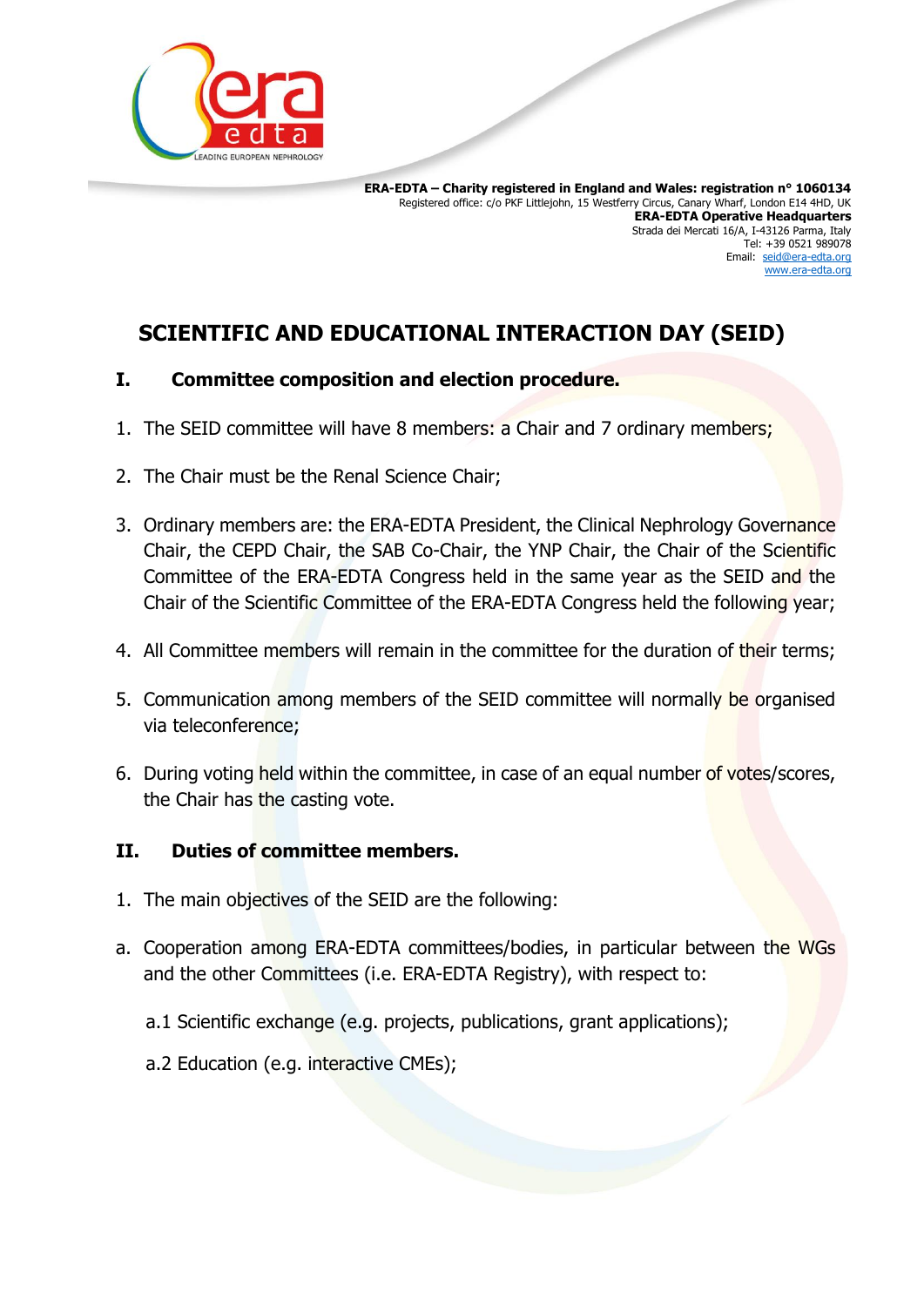

- b. Implementation of basic/translational science into the ERA-EDTA committees/bodies;
- c. Recruitment of young investigators, particularly from the YNP, especially into the ERA-EDTA WGs;
- d. Acquisition of industry support (e.g. unrestricted grants).
- 2. The SEID Committee will prepare the general programme of the SEID taking into account the main objectives mentioned above: the programme must then be approved by the Council;
- 3. In particular, with regard to the CME activity, the SEID Committee must evaluate the proposals for topics and speakers submitted by the various ERA-EDTA committees/bodies. Priority will be given to those proposals that are based on a significant interaction among WGs, other ERA-EDTA committees/bodies and/or other specialties;
- 4. The CME programme held at the SEID must be harmonised with the CEPD programme held during the Annual Congress: repetition from the CEPD programme may be accepted if the session was very well accepted (large number of participants, good feedback, etc.);
- 5. The SEID committee is supported in its activities and duties by the ERA-EDTA HQ and the officially appointed PCO;
- 6. The SEID Chair must normally give a report to the Council on an annual basis, if an event is organized in the said year, both with regard to the planning but, in particular, after the event for the final report (scientific/educational and financial);
- 7. If possible, the SEID committee members will meet each year during the ERA-EDTA Congress and, in between, if needed, will organise teleconferences in order to coordinate its activities;
- 8. For the rules regarding the reimbursement policy for SEID committee members who participate in face-to-face meetings, for example organised at the time of the annual ERA-EDTA Congress, one must refer to the "[General Rules for ERA-EDTA](https://www.era-edta.org/en/wp-content/uploads/2021/05/General_Rules_ERA-EDTA_Committees-1.pdf)  [Committees](https://www.era-edta.org/en/wp-content/uploads/2021/05/General_Rules_ERA-EDTA_Committees-1.pdf);